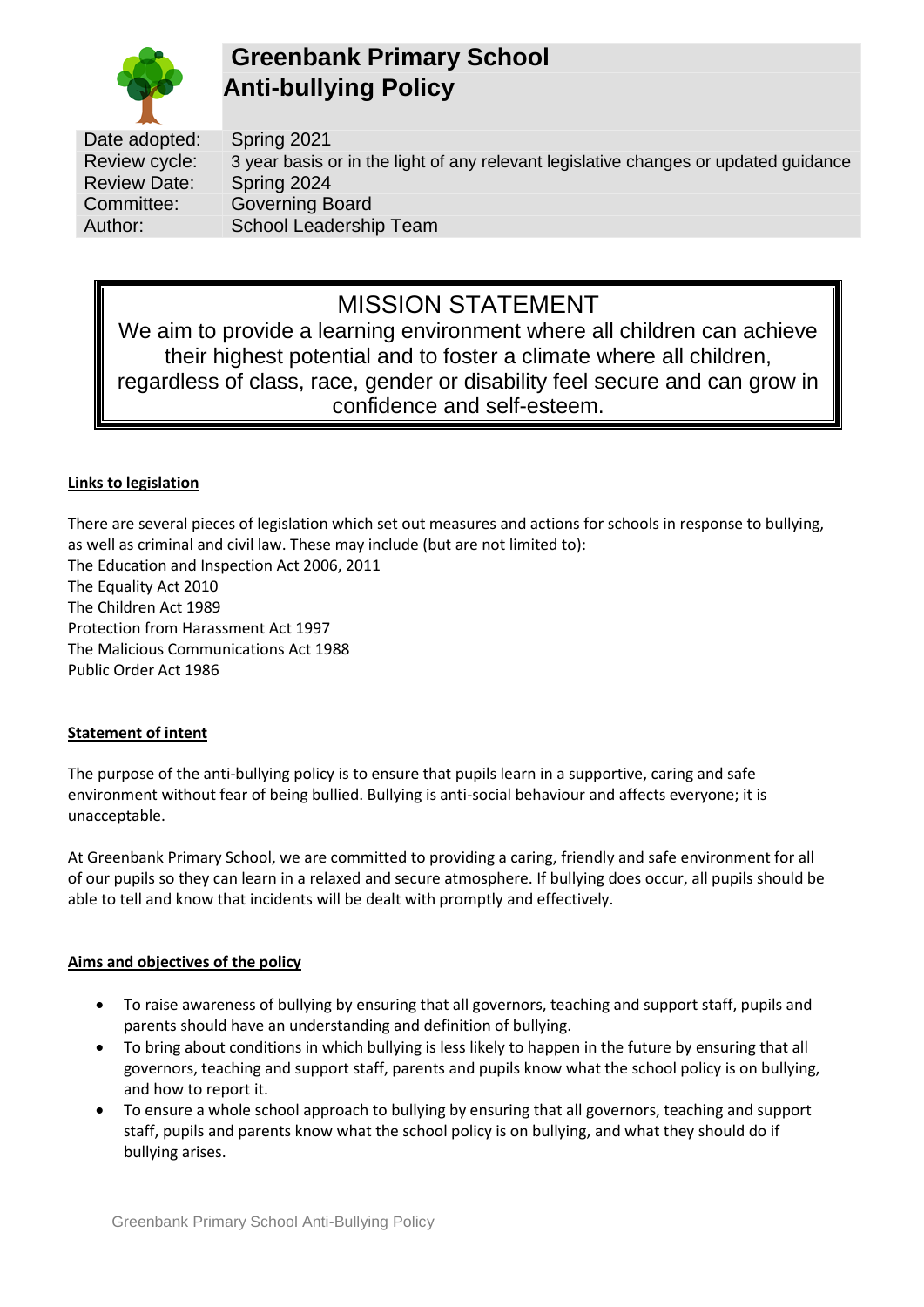- To ensure that all staff and Governors are aware of the legislation surrounding bullying and the use of derogatory language.
- To ensure that all staff and Governors are fully informed of the role of schools in educating children and young people about unacceptable bullying behaviour.

## **What is bullying?** (Definition of bullying)

Bullying occurs when an individual or a group uses strength or power to hurt, either physically or emotionally, by intimidating or demeaning others. Bullying can be emotional, physical, racist, homophobic, biphobic, transphobic, verbal or cyber. It is usually persistent and is often covert, and is a conscious attempt to hurt, threaten or frighten someone. It can include name calling, taunting, mocking, making offensive comments; kicking; hitting; taking belongings; producing offensive graffiti; gossiping; excluding people from groups and spreading hurtful and untruthful rumours.

Pupils who are being bullied, may show changes in behaviour, such as becoming shy and nervous, feigning illness, taking unusual absences or clinging to adults. There may be evidence of changes in work patterns, lacking concentration or truanting from school.

Bullying is recognised by Greenbank Primary School as being a form of peer on peer abuse. It can be emotionally abusive and can cause severe and adverse effects on children's emotional development.

Not all aggressive behaviour is bullying. It is important to be clear about the distinction between bullying and isolated acts of aggression or hostility. Behaviour, which appears to be bullying, may be exhibited by some children, especially young children, without the intention or awareness that it causes distress. Some individuals may feel bullied, even when there is no intention from others to cause them distress. Such perceptions of bullying will nonetheless be taken seriously as a reflection of the individual's vulnerability.

#### **Forms and types of bullying covered by this policy**

This policy covers all types and forms of bullying including:

- Bullying related to physical appearance
- Bullying of young carers, children in care or otherwise related to home circumstances
- Bullying related to physical/mental health conditions
- Physical bullying
- Emotional bullying
- Sexual bullving
- Bullying via technology, known as online or cyberbullying
- Prejudicial bullying (against people/pupils with protected characteristics):
	- ❖ Bullying related to race, religion, faith and belief and for those without faith
	- ❖ Bullying related to ethnicity, nationality or culture
	- ❖ Bullying related to Special Educational Needs or Disability (SEND)
	- ❖ Bullying related to sexual orientation (homophobic/biphobic bullying)
	- ❖ Gender based bullying, including transphobic bullying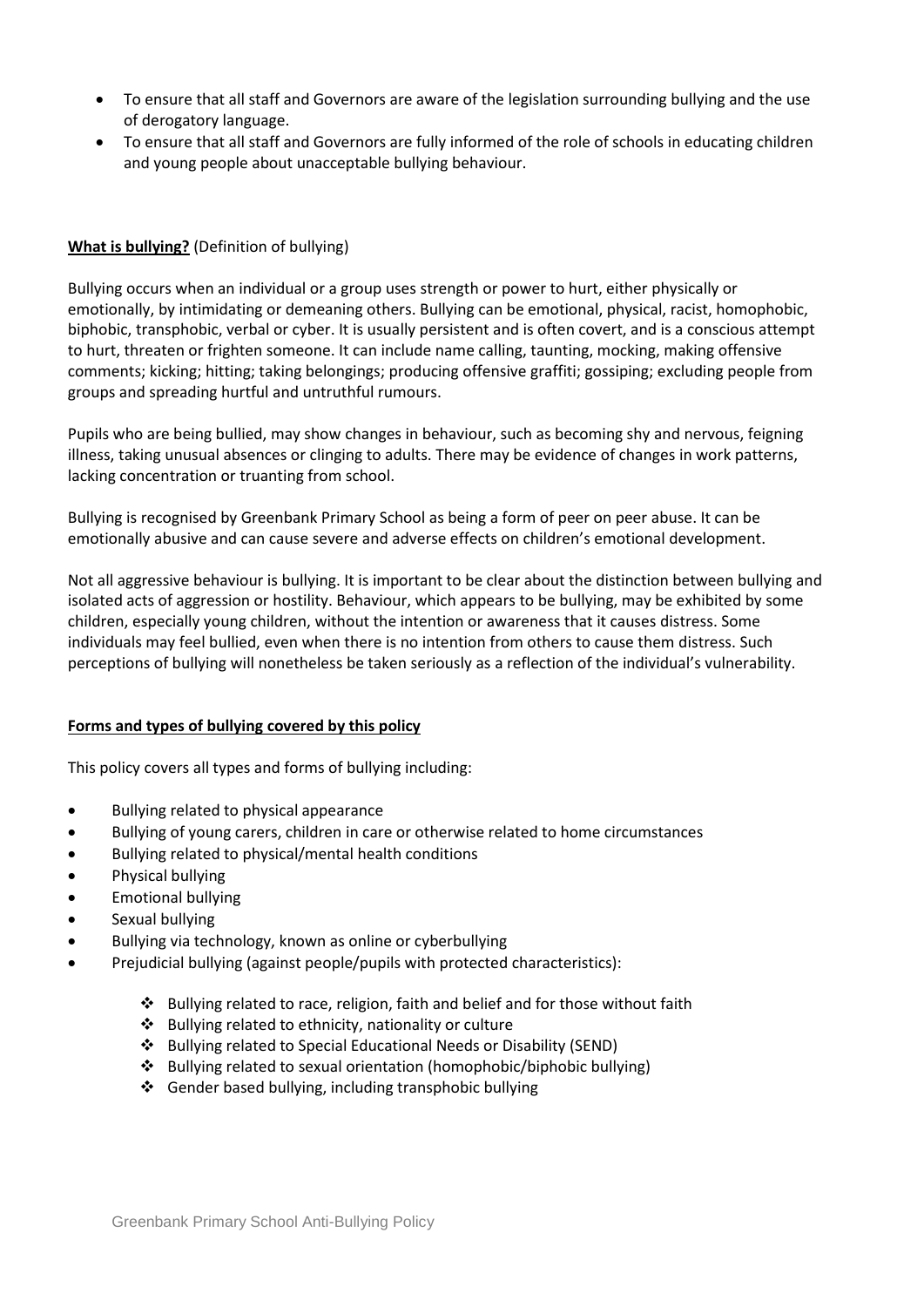## **Why is it important to respond to bullying?**

- Bullying hurts. No one deserves to be a victim of bullying.
- Everybody has the right to be treated with respect.
- Pupils who are bullying need to learn different ways of behaving.
- Schools have a responsibility to respond promptly and effectively to issues of bullying.

#### **Signs of bullying**

Bullying is sometimes difficult to detect, especially if victims are reluctant to report the incidents and there are no witnesses.

At Greenbank Primary School we are committed to fostering an 'open' atmosphere where issues can be raised and discussed and where everyone is aware of anti-bullying procedures and measures.

We firmly believe that for an anti-bullying policy to operate successfully, it requires the full co-operation of children, staff, parents and governors in ensuring that this is a priority in the day to day life of the school.

The behaviour of children and young people is not always easily understood. Changes in behaviour may have many causes. Being bullied can be one reason why a child or young person's behaviour changes.

Signs to look out for may include:

- Reluctance to attend school
- Unexplained cuts, bruises, aches and pains
- Becomes withdrawn, anxious, or lacking in confidence
- Lapses in concentration
- Deterioration in performance or achievement at school.
- Displays of aggressive, unreasonable or disruptive behaviour
- Begins truanting
- Cries himself/herself to sleep at night
- Feels ill in the morning
- Comes home with clothes torn or books damaged
- The child's possessions go "missing"
- Becomes aggressive, disruptive or unreasonable

*These signs can also be an indication of other problems and may not always be linked to bullying. Some victims of bullying do not appear to reveal any outward signs.*

#### **How we prevent and reduce bullying**

At Greenbank Primary School we use a variety of methods to help children to learn what bullying is so we can prevent bullying from happening:

- whole school assemblies;
- class assemblies;
- take part in Anti-Bullying week;
- collaboration with organisations such as Bullybusters
- Philosophy for Children lessons;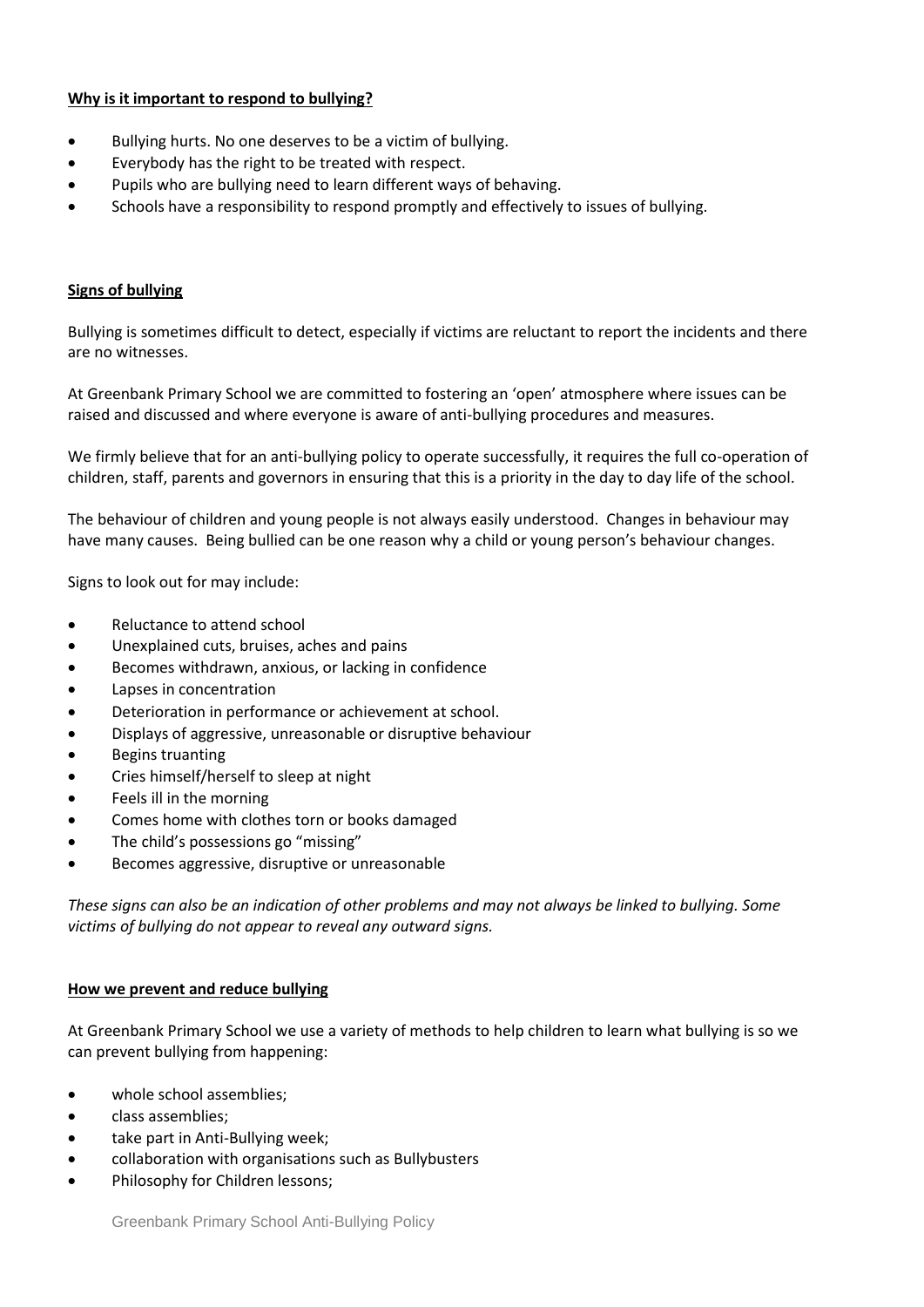- SEAL and PSHE lessons:
- Internet-Safety Day.

The ethos and working philosophy of Greenbank School means that all staff actively encourage children to have respect for each other.

- Good and kind/polite behaviour is regularly acknowledged and rewarded.
- Staff will regularly discuss bullying, this will inform children that we are serious about dealing with bullying and leads to open conversations and increased confidence in children to want to discuss bullying.
- Staff will reinforce expectations of behaviour as a regular discussion
- Staff must be vigilant regarding groups of friends together to ensure that they are behaving in a positive and friendly way.
- Staff must reinforce a general message that children do not have to be friends with everyone else, but they must try to behave in a friendly manner and be respectful of everyone else's feelings.

### **Code of Conduct**

Our Calm School Code / Calm Class Code is regularly promoted in assemblies and displayed throughout the school. Through pupils following these rules, and staff reinforcing them, bullying should be significantly reduced.

Our Calm School Code is as follows:

- Listen carefully
- Speak nicely
- Move calmly
- **Act kindly**

#### **Reporting Bullying**

At Greenbank Primary School, If a child feels that they are being bullied then they are encouraged to do any of the following (not hierarchical):

- Tell a friend
- Tell your School Council class member
- Tell a teacher or adult whom you feel you can trust
- Tell a parent or adult at home whom you feel you can trust
- Ring Child Line and follow the advice given

#### **Responding to bullying**

- All cases of alleged bullying should be reported to the DSL or a member of the Leadership Team.
- In any case of alleged bullying, either the Classteacher, the Headteacher, or a senior member of staff should first establish the facts, and build an accurate picture of events over time, through speaking to the alleged perpetrator(s), victim(s) and adult witnesses, as well as parents and pupil witnesses if necessary and appropriate.
- If the allegation of bullying is upheld, the Headteacher (or senior leader) should seek to use a restorative approach with the perpetrator(s) and victim(s) together. The perpetrator(s) should fully understand the consequences of their actions on the victim(s), and apologise without reservation.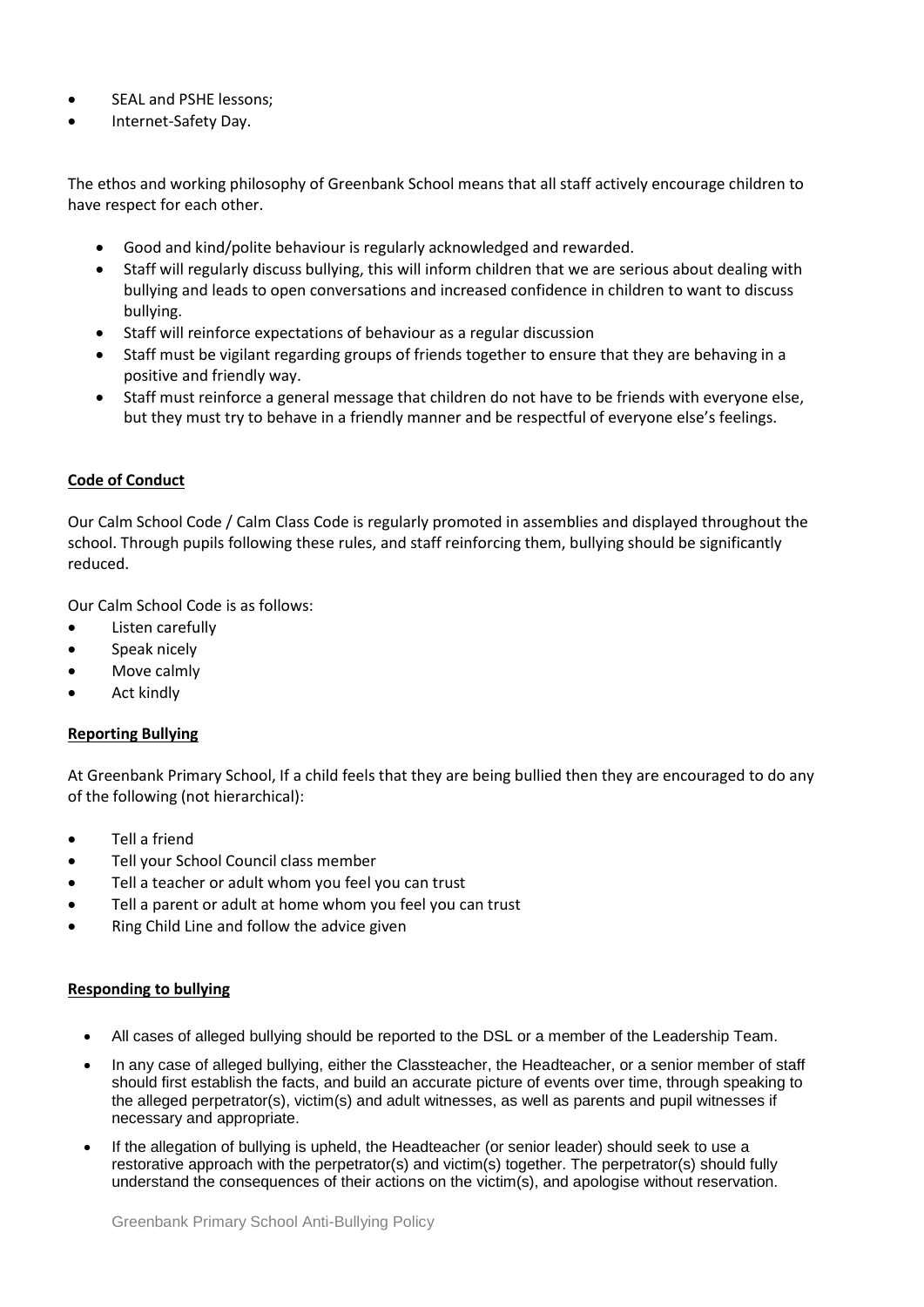- Both parties should be clear that a repeat of these behaviours will not be acceptable.
- All proven bullying incidents must be recorded on CPOMS under the category of *Bullying*.
- Parents of both parties should be informed.
- If the situation does not improve, the Headteacher (or senior leader) should meet with the parent(s) of the bullying child(ren) and agree clear expectations and boundaries which would be shared with the pupils involved.
- Any further incidents should lead to intervention (e.g. through the Welfare Officer or outside agencies), further monitoring, support and punitive sanctions as deemed necessary. Any necessary action should be taken until the bullying has stopped.

#### **Possible Outcomes**

The bully (bullies) may be asked to make a genuine apology. Sanctions include:

- lunchtime detention;
- behaviour contract;
- suspension from non-curriculum activities;
- Individual Behaviour Plan.
- after school detention

In serious cases, fixed term or permanent exclusion will be considered.

If possible, the pupils will be reconciled.

Every attempt will be made to help the bully (bullies) to change their behaviour.

#### **Supporting pupils**

Pupils who have been bullied will be supported by:

- Reassuring the pupil and providing continuous pastoral support to restore confidence and selfesteem.
- Offering an opportunity to discuss the experience with their teacher, the Welfare Officer, the Designated Safeguarding Lead, or a member of staff of their choice.
- Providing ongoing support; this may include: working and speaking with staff, offering formal counselling, engaging with parents and carers.
- Where necessary, working with the wider community and local/national organisations to provide further or specialist advice and guidance.

Pupils who have perpetrated bullying will be helped by:

- Discussing what happened, establishing the concern and the need to change.
- Informing parents/carers to help change the attitude and behaviour of the child.
- Providing appropriate education and support regarding their behaviour or actions.
- If online, requesting that content be removed and reporting accounts/content to service provider.
- Applying sanctions as outlined above in line with school behaviour/discipline policy;
- Where necessary, working with the wider community and local/national organisations such as

Bullybusters to provide further or specialist advice and guidance.